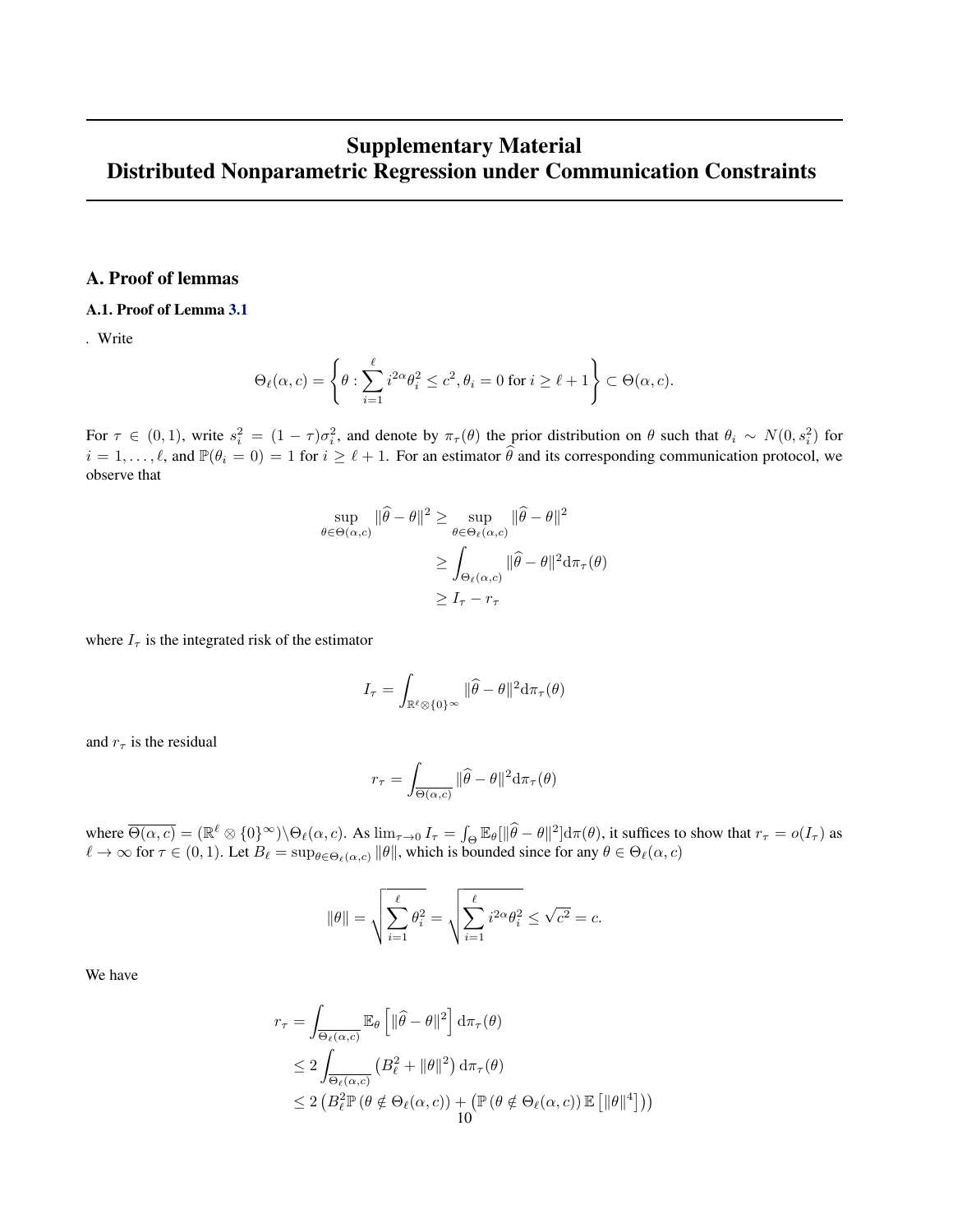where we have used the Cauchy-Schwarz inequality. Noticing that

$$
\mathbb{E} [\|\theta\|^4] = \mathbb{E} \left[ \left( \sum_{i=1}^{\ell} \theta_i^2 \right)^2 \right]
$$
  
= 
$$
\sum_{i_1 \neq i_2} \mathbb{E} [\theta_{i_1}^2] \mathbb{E} [\theta_{i_2}^2] + \sum_{i=1}^{\ell} \mathbb{E} [\theta_i^4]
$$
  

$$
\leq \sum_{i_1 \neq i_2} s_{i_1}^2 s_{i_2}^2 + 3 \sum_{i=1}^{\ell} s_i^4
$$
  

$$
\leq 3(\sum_{i=1}^{\ell} s_i^2)^2 \leq 3B_{\ell}^4,
$$

we obtain

$$
r_{\tau} \leq 2B_{\ell}^{2} \left( \mathbb{P} \left( \theta \notin \Theta_{\ell}(\alpha, c) \right) + \sqrt{3\mathbb{P} \left( \theta \notin \Theta_{\ell}(\alpha, c) \right)} \right) \leq 6B_{\ell}^{2} \sqrt{3\mathbb{P} \left( \theta \notin \Theta_{\ell}(\alpha, c) \right)}.
$$

Thus, we only need to show that  $\sqrt{\mathbb{P}(\theta \notin \Theta_\ell(\alpha, c))} = o(I_\tau)$ . In fact,

$$
\mathbb{P}(\theta \notin \Theta_{\ell}(\alpha, c)) = \mathbb{P}\left(\sum_{i=1}^{\ell} i^{2\alpha} \theta_i^2 > c^2\right)
$$
  
\n
$$
= \mathbb{P}\left(\sum_{i=1}^{\ell} i^{2\alpha} (\theta_i^2 - \mathbb{E}[\theta_i^2]) > c^2 - (1 - \tau) \sum_{i=1}^{\ell} i^{2\alpha} \sigma_i^2\right)
$$
  
\n
$$
= \mathbb{P}\left(\sum_{i=1}^{\ell} i^{2\alpha} (\theta_i^2 - \mathbb{E}[\theta_i^2]) > \tau c^2\right)
$$
  
\n
$$
= \mathbb{P}\left(\sum_{i=1}^{\ell} i^{2\alpha} s_i^2 (Z_i^2 - 1) > \frac{\tau}{1 - \tau} \sum_{i=1}^{\ell} i^{2\alpha} s_i^2\right)
$$

where  $Z_i \sim N(0, 1)$ . By Lemma A.1, we get

$$
\mathbb{P}(\theta \notin \Theta_{\ell}(m,c)) \le \exp\left(-\frac{\tau^2}{8(1-\tau)^2} \frac{\sum_{i=1}^{\ell} i^{2\alpha} s_i^2}{\max_{1 \le i \le \ell} i^{2\alpha} s_i^2}\right) = \exp\left(-\frac{\tau^2}{8(1-\tau)^2} \frac{\sum_{i=1}^{\ell} i^{2\alpha} \sigma_i^2}{\max_{1 \le i \le \ell} i^{2\alpha} \sigma_i^2}\right).
$$

By the assumption that  $\frac{\sum_{i=1}^{\ell} i^{2\alpha} \sigma_i^2}{\max_{1 \leq i \leq \ell} i^{2\alpha} \sigma_i^2} = O(\ell)$ , and that  $\int_{\Theta} \mathbb{E}_{\theta} [\|\widehat{\theta} - \theta\|^2] d\pi(\theta) = O(\ell^{\delta})$ , we conclude that  $r_{\tau} = o(I_{\tau})$  as  $\ell \to \infty$ .  $\Box$ 

**Lemma A.1** (Lemma 3.5 in (Tsybakov, 2008)). *Suppose that*  $Z_1, \ldots, Z_n \sim N(0, 1)$  *independently. For*  $t \in (0, 1)$  *and*  $\omega_i > 0$ ,  $i = 1, \ldots, n$ , we have

$$
\mathbb{P}\left(\sum_{i=1}^n \omega_i (Z_i^2 - 1) > t \sum_{i=1}^n \omega_i\right) \le \exp\left(-\frac{t^2 \sum_{i=1}^n \omega_i}{8 \max_{1 \le i \le n} \omega_i}\right).
$$

## A.2. Proof of Lemma 3.2

*i*. Recall that we have  $\theta_i \sim N(0, \sigma_i^2)$  and  $X_{ij} | \theta_i \sim N(\theta_i, \varepsilon^2)$  for  $i = 1, \ldots, \ell$ , and  $j = 1, \ldots, m$ . For convenience, write  $\theta = (\theta_1, \dots, \theta_n), X_j = (X_{1j}, \dots, X_{\ell j})$  and  $X = (X_1, \dots, X_j)$ . Suppose that we have a set of encoding functions  $\Pi_j : \mathbb{R}^{\ell} \to \{1, \ldots, M_j\}$  for  $j = 1, \ldots, m$  satisfying that  $\sum_{j=1}^{m} \log M_j \leq mb$ . Let  $W_j = \Pi_j(X_j)$  be the message generated from the jth machine, and write  $W = (W_1, \ldots, W_m)$ . Furthermore, we write  $d_i = \mathbb{E}(\theta_i - \mathbb{E}(\theta_i|W))^2$  and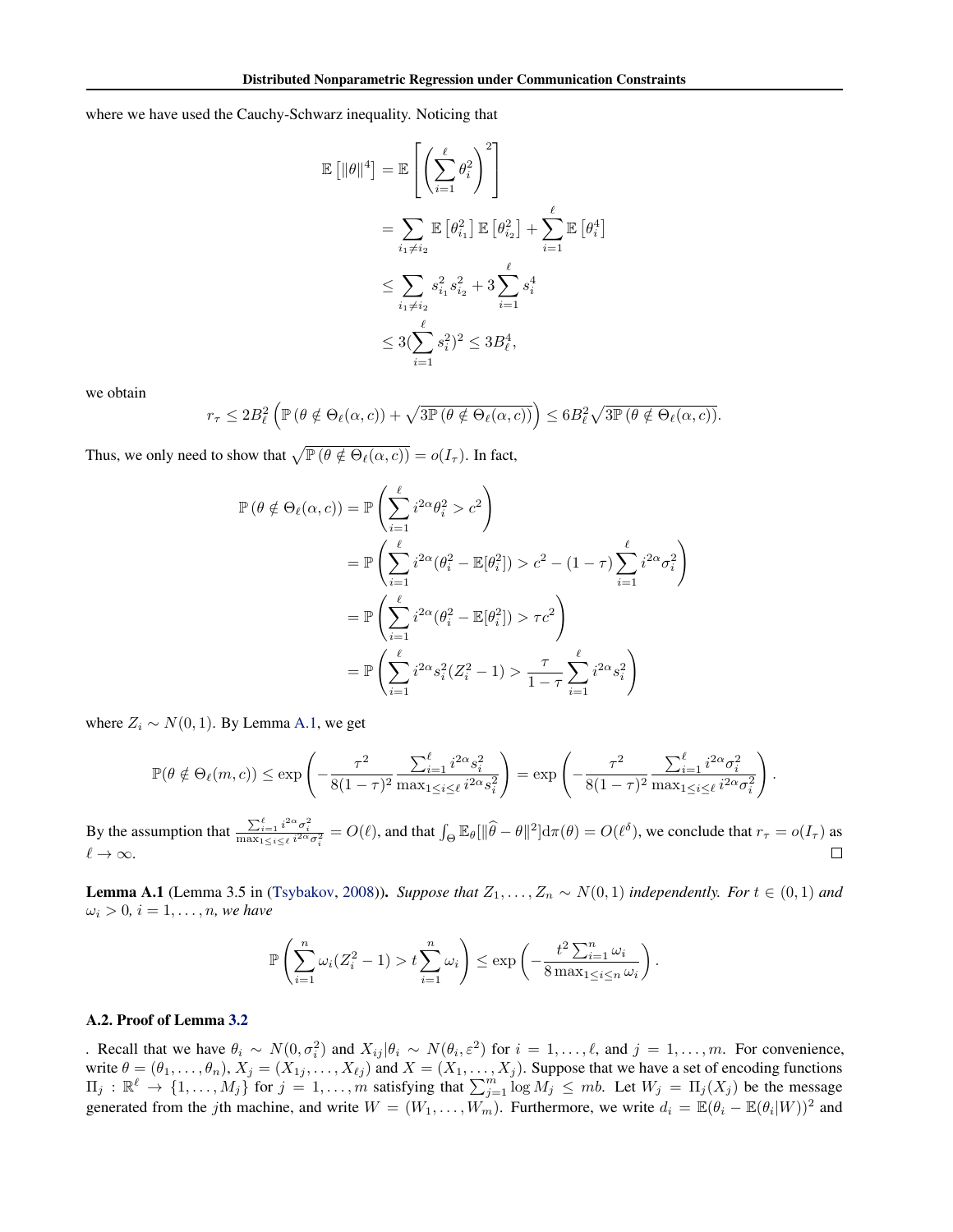$d_{ij} = \mathbb{E}(X_{ij}|\theta, W_j)^2$ . We then have

$$
\sum_{j=1}^{m} \log M_{j} \ge H(W)
$$
\n
$$
\ge I(\theta, X; W)
$$
\n
$$
= I(\theta; W) + \sum_{j=1}^{m} I(X_{j}; W_{j}|\theta)
$$
\n
$$
= h(\theta) - h(\theta|W) + \sum_{j=1}^{m} (h(X_{j}|\theta) - h(X_{j}|\theta, W))
$$
\n
$$
= \sum_{i=1}^{\ell} h(\theta_{i}) - \sum_{i=1}^{\ell} h(\theta_{i}|\theta_{1:(i-1)}, W) + \sum_{j=1}^{m} \left( \sum_{i=1}^{\ell} h(X_{ij}|\theta) - \sum_{i=1}^{\ell} h(X_{ij}|X_{1:(i-1),j}, \theta, W_{j}) \right)
$$
\n
$$
\ge \sum_{i=1}^{\ell} h(\theta_{i}) - \sum_{i=1}^{\ell} h(\theta_{i}|W) + \sum_{j=1}^{m} \left( \sum_{i=1}^{\ell} h(X_{ij}|\theta) - \sum_{i=1}^{\ell} h(X_{ij}|\theta, W_{j}) \right)
$$
\n
$$
\ge \sum_{i=1}^{\ell} \left( \frac{1}{2} \log \frac{\sigma_{i}^{2}}{d_{i}} + \sum_{j=1}^{m} \frac{1}{2} \log \frac{\varepsilon^{2}}{d_{ij}} \right).
$$
\n(A.1)

In order to obtain the relationship between  $d_i$ 's and  $d_{ij}$ 's, we consider the random vector  $Y = \mathbb{E}(\theta|X)$ , i.e.,  $Y_i = \mathbb{E}(\theta_i|X)$ for  $i = 1, \ldots, n$ . In fact,  $Y_i$  takes the form

$$
Y_i = \frac{\frac{1}{\varepsilon^2}}{\frac{1}{\sigma_i^2} + \frac{m}{\varepsilon^2}} \sum_{j=1}^m X_{ij}.
$$

We first calculate the optimal mean squared error of estimating  $Y_i$  based on  $\theta$  and W

$$
\mathbb{E}\left[(Y_i - \mathbb{E}(Y_i|\theta, W))^2\right] = \left(\frac{\frac{1}{\varepsilon^2}}{\frac{1}{\sigma_i^2} + \frac{m}{\varepsilon^2}}\right)^2 \mathbb{E}\left[\left(\sum_{j=1}^m (X_{ij} - \mathbb{E}[X_{ij}|\theta, W_j])\right)^2\right] = \left(\frac{\frac{1}{\varepsilon^2}}{\frac{1}{\sigma_i^2} + \frac{m}{\varepsilon^2}}\right)^2 \sum_{j=1}^m d_{ij}
$$

where we have used the equality that

$$
\mathbb{E}[(X_{ij} - \mathbb{E}[X_{ij}|\theta, W_j])(X_{ij'} - \mathbb{E}[X_{ij'}|\theta, W_{j'}])]
$$
  
= 
$$
\mathbb{E}[X_{ij} - \mathbb{E}[X_{ij}|\theta, X_{ij'}, W_j, W_{j'}]] \mathbb{E}[X_{ij'} - \mathbb{E}[X_{ij'}|\theta, W_{j'}]] = 0
$$

for  $j \neq j'$ .

We then calculate the mean squared error of best linear estimator of  $Y_i$  using  $\theta_i$  and  $T_i = \mathbb{E}(\theta_i|W)$ . In particular, we search for  $\beta_1$  and  $\beta_2$  such that

$$
\mathbb{E}\left[ (Y_i - \beta_1 \theta_i - \beta_2 T_i)^2 \right]
$$

is minimized. Towards that end, we calculate

$$
\mathbb{E}\left[Y_i^2\right] = \left(\frac{\frac{1}{\varepsilon^2}}{\frac{1}{\sigma_i^2} + \frac{m}{\varepsilon^2}}\right)^2 \mathbb{E}\left[\left(\sum_{j=1}^m X_{ij}\right)^2\right] = \left(\frac{\frac{1}{\varepsilon^2}}{\frac{1}{\sigma_i^2} + \frac{m}{\varepsilon^2}}\right)^2 \left(m^2\varepsilon^2 + m\sigma_i^2\right) = \frac{\frac{m}{\varepsilon^2}}{\frac{1}{\sigma_i^2} + \frac{m}{\varepsilon^2}}\sigma_i^2 = \sigma_i^2 - \sigma_0^2
$$

where we write  $\sigma_0^2 = \frac{1}{\sigma_i^2 + \frac{m}{\varepsilon^2}}$  to ease our notation. In addition, we have

$$
\mathbb{E}\left[\theta_i^2\right] = \sigma_i^2 \text{ and } \mathbb{E}\left[Y_i\theta_i\right] = \frac{\frac{1}{\varepsilon^2}}{\frac{1}{\sigma_i^2} + \frac{m}{\varepsilon^2}} \mathbb{E}\left[\sum_{j=1}^m \theta_i X_{ij}\right] = \sigma_i^2 - \sigma_0^2.
$$